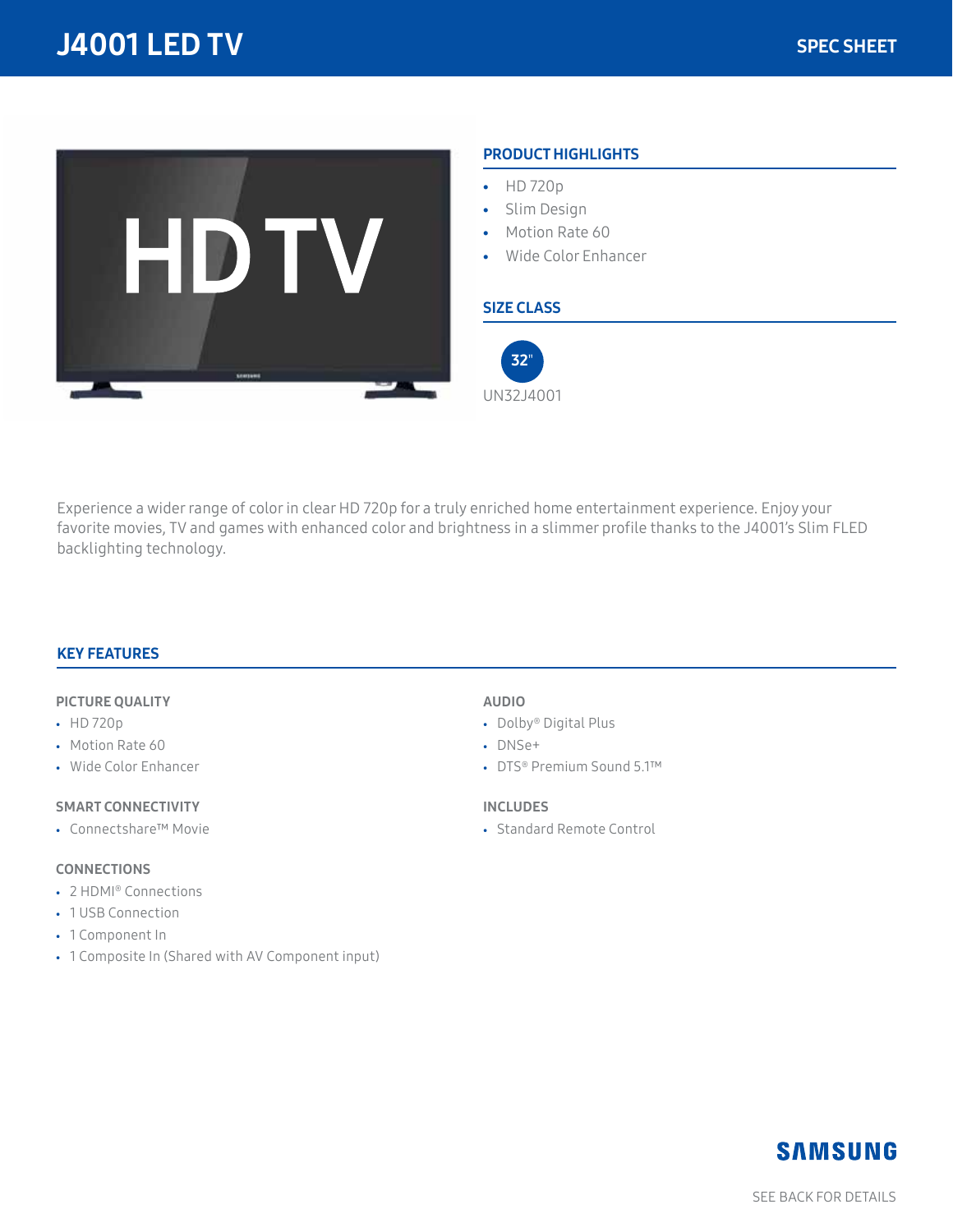# KEY FEATURES **J4001 LED TV**<br>KEY FEATURES<br>PICTURE QUALITY

#### 720P HD

Enjoy a great picture with Samsung 720p high definition (HD), which makes your favorite films and games more detailed, vibrant and clear.

#### MOTION RATE 60

Enjoy a clear moving picture resolution at Motion Rate 60 with amazing refresh rate, processing speed and backlight technology.

#### WIDE COLOR ENHANCER

See every image as the director intended with enriched colors – even with older, non-HD content.

#### SMART CONNECTIVITY

#### CONNECTSHARE™ MOVIE

Plug your favorite entertainment and media into your TV – watch videos, play music, or view photos through a USB connection.

#### **CONNECTIONS**

#### HDMI®

Enjoy higher quality audio and video with an HDMI connection that transmits both signals over a single cable.

#### WI-FI

Enjoy your favorite on-demand content seamlessly through your existing network with built-in Wi-Fi (802.11n).

#### 1 COMPONENT IN

Analog video connection transmits HD RGB video using three RCA connections.

#### 1 COMPOSITE IN (SHARED WITH AV COMPONENT INPUT)

Analog video connection transmits video using one RCA connection.

#### AUDIO

#### DOLBY® DIGITAL PLUS

Enjoy the ultimate in digital sound quality on all your favorite movies, TV shows and streaming content. Dolby Digital Plus optimizes your entertainment experience with enhanced sound richness and clarity.

#### DNSe+

Digital Natural Sound Engine in Samsung TV is a sound enhancement system that combines different equalizer settings and signal processing to create user centric presets to suit the most common listening scenarios. The aim of DNSe+ is to deliver the best sonic experience to the end user. The sound engine yields higher quality sound with more natural effects than conventional methods by reproducing the 'genuine' stereo sound.

#### DTS® PREMIUM SOUND 5.1™

Feel like you're part of the action by immersing your senses in 5.1 surround sound.

### INCLUDES

#### STANDARD REMOTE CONTROL

Remote control that operates the TV.

©2017 Samsung Electronics America, Inc. Samsung is a trademark or registered trademark of Samsung Electronics Co., Ltd. Samsung and Samsung SMART TV are trademarks or registered trademarks of Samsung Electronics Co., Ltd. All other brand, product and service names and logos are marks and/or registered trademarks of their respective owners. Screen images are simulated. Some devices may require Internet access. Apps may vary by product model. 4K UHD launch timing may vary by provider. Selection of 4K UHD content subject to individual content provider availability. Only select titles are available in 4K UHD. The Ultra HD Premium logo is a trademark of UHD Alliance, Inc.